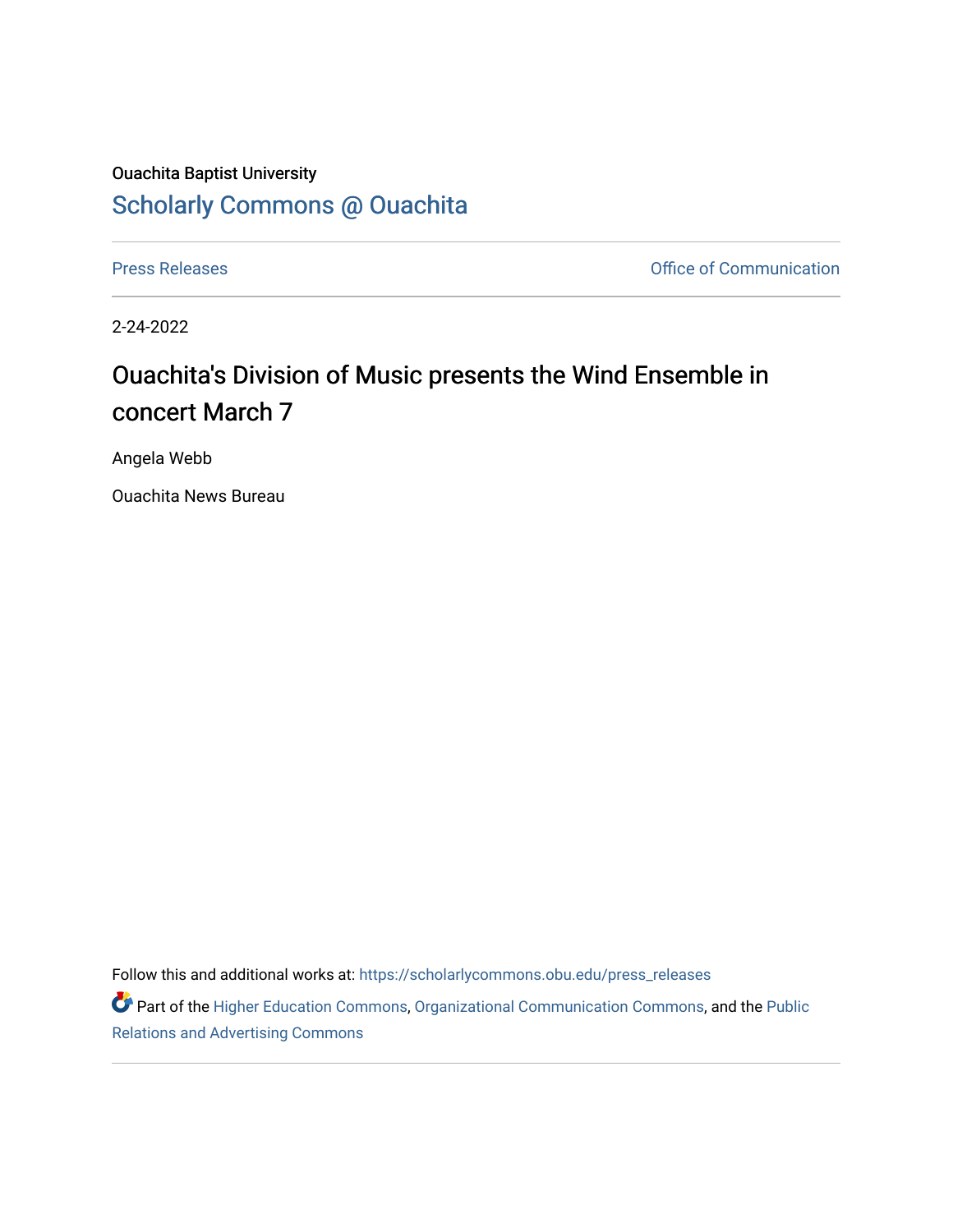



For immediate release **Ouachita's Division of Music presents the Wind Ensemble in concert March 7** *By Angela Webb* February 24, 2022 For more information, contact OBU's news bureau at [newsbureau@obu.edu](mailto:newsbureau@obu.edu) or (870) 245-5206.

ARKADELPHIA, Ark.—Ouachita Baptist University's Division of Music presents the Wind Ensemble in concert Monday, March 7, at 7:30 p.m. in Jones Performing Arts Center, 409 Ouachita Street. The concert is free and open to the public.

"We have prepared a varied program of great music for the audience to enjoy," said Dr. Craig Hamilton, the Lena Goodwin Trimble Professor of Music and director of bands at Ouachita. Hamilton will conduct the Wind Ensemble. "Our featured soloist is Craig Crawford playing *Fantasia for Alto Saxophone* by Claude T. Smith*.* Craig is the winner of the 2021 W. Francis and Mary McBeth Concerto Competition."

Crawford is a senior music performance/instrumental major from Texarkana, Texas. In addition to his featured solo, the program will include "Prologue," "Song," "Dance," "Burlesque," "Soliloquy" and "March" from *Divertimento for Band, Op. 42.* by Vincent Persichetti; "Riften Wed" by Julie Giroux; "Shadow Rituals" by Michael Markowsky; and "Oratio," "Cantus" and "Dies Festus" from *Gloriosa* by Yasuhide Ito.

The Wind Ensemble concert will be livestreamed on obu.edu/band. For more information about the Ouachita bands, contact Dr. Craig Hamilton at [hamiltonc@obu.edu](mailto:hamiltonc@obu.edu) or at (870)245-5137.